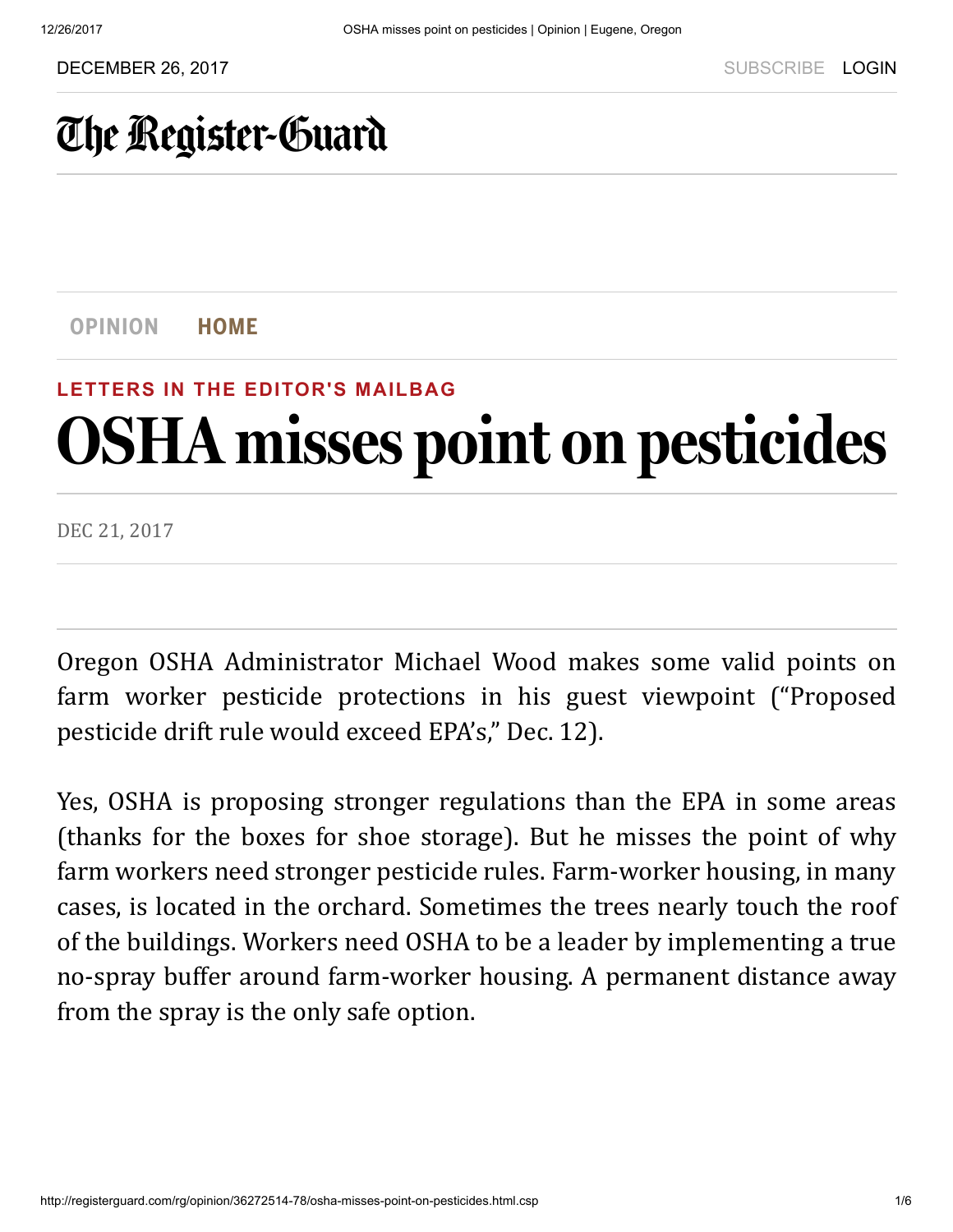Wood argues that Oregon's rule is stronger because, in the event that a pesticide applicator must wear a gas mask or full space suit to protect themselves from pesticide inhalation, workers will evacuate 150 feet for 15 minutes. Does Wood think that workers won't breathe volatile pesticides a short distance away? Also, it doesn't address the fact that housing is adjacent to, or within, orchards. Even if the housing is evacuated, it is well documented that these chemicals can still harm people by sticking around on grass, laundry lines and cooking areas. Workers deserve better from OSHA.

#### ANA MOLINA TREJO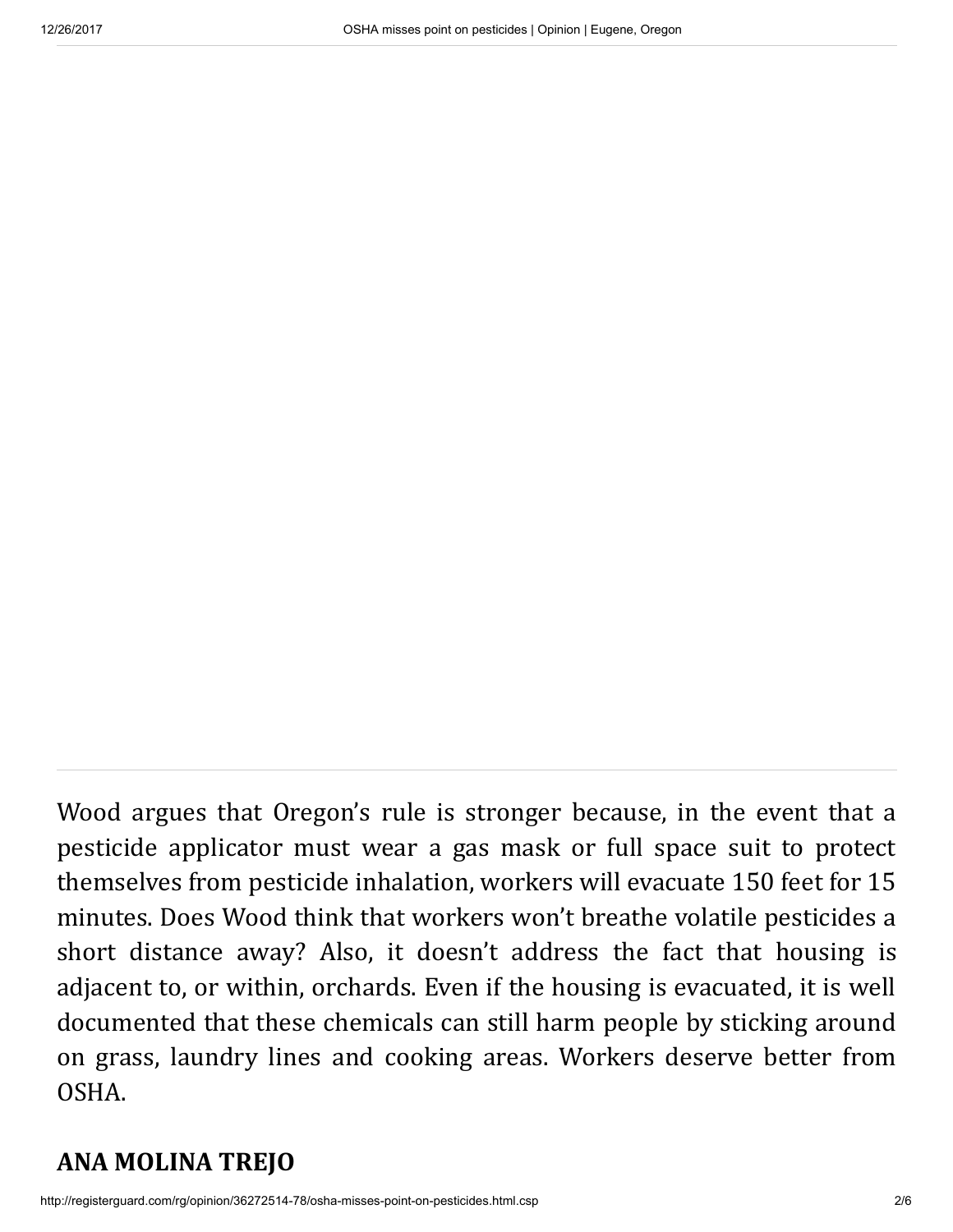#### ENVIRONMENTAL JUSTICE COMMUNITY LIAISON, BEYOND TOXICS *Springield*

#### *More* [LETTERS IN THE EDITOR'S MAILBAG](http://registerguard.com/rg/news/categories/?subcats=32276281) articles »

*Mail letters to: Mailbag, 3500 Chad Drive, Eugene, OR 97408-7348* 

*E-mail: rgletters@registerguard.com*

#### [RG Opinion](http://registerguard.com/newsletters)

Editorials, commentary & more delivered to your inbox.

**Email address** Sign up

## **Comments**

Based on user feedback, The Register-Guard has chosen to hide comments by default. To view the comments, simply click the button below and they will load. If you feel any comment has violated our **rules of conduct**, please flag it for review. The Register-Guard does not necessarily condone the comments here, nor does it review every post.

Show comments

#### [Local](http://registerguard.com/csp/cms/sites/rg/news/local/index.csp)

#### [LOCAL](http://registerguard.com/rg/news/categories/?subcats=6) NEWS

## [Plans for EWEB property redevelopment progressing slowly; city](http://registerguard.com/rg/news/local/36276121-75/plans-for-eweb-property-redevelopment-progressing-slowly-city-purchase-is-delayed.html.csp) purchase is delayed

Negotiations continue on plans for the vacant site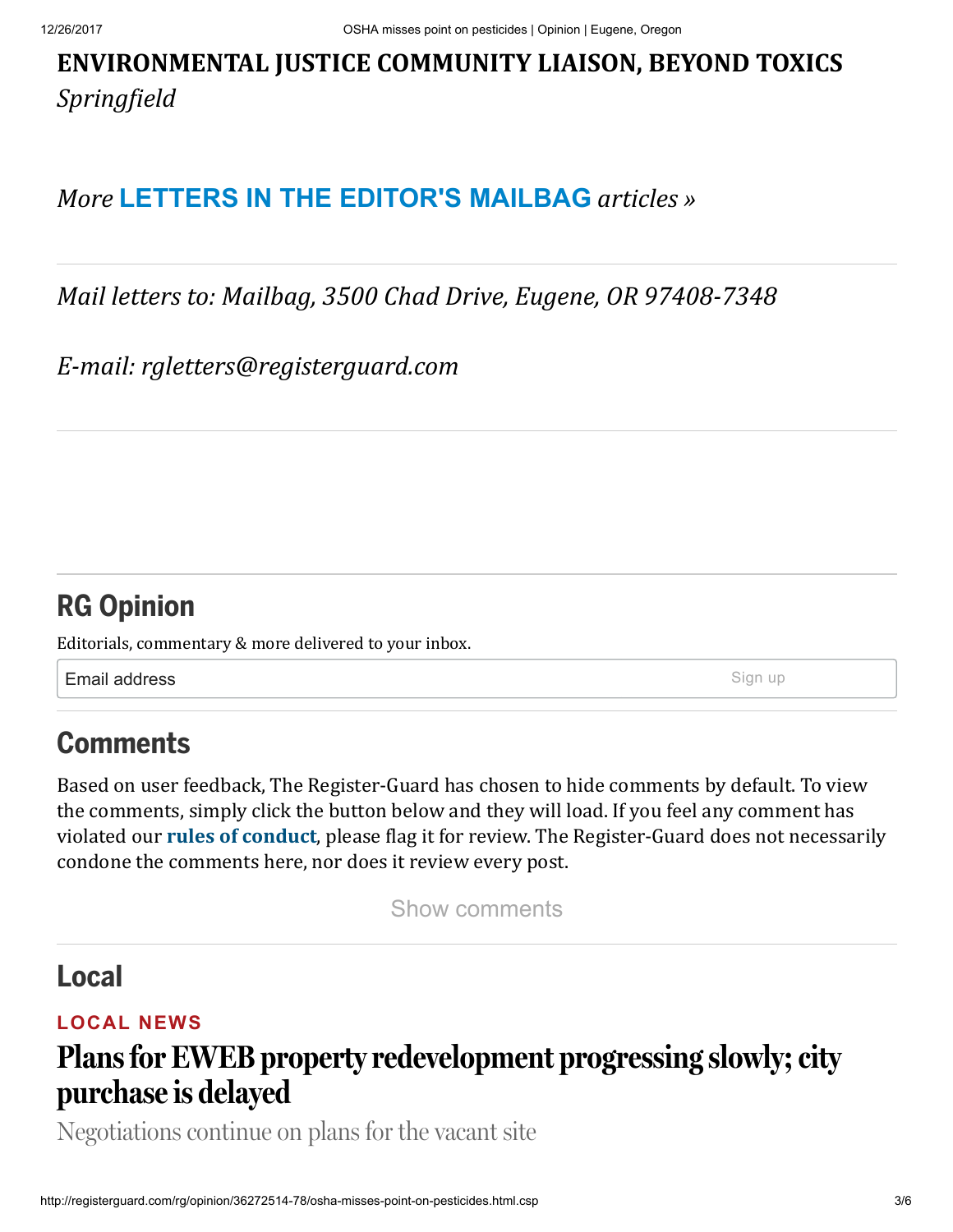Eugene city officials continue to negotiate with a Portland firm that's aiming to buy and develop the vacant Eugene Water & Electric Board property along the Willamette River into a vibrant mixed-use district. As a ...

- [Owner of Thai eatery in Springfield weighing downtown Eugene location](http://registerguard.com/rg/news/local/36276377-78/owner-of-thai-eatery-in-springfield-weighing-downtown-eugene-location.html.csp)
- [Lane County boasts Oregon's highest recycling rate, but looming Chinese restrictions](http://registerguard.com/rg/news/local/36269430-78/story.csp) could send more waste to the local landfill next year
- [Foundation tied to PacificSource commits \\$950,000 to nonprofit groups](http://registerguard.com/rg/news/local/36273747-78/foundation-tied-to-pacificsource-commits-950000-to-nonprofit-groups.html.csp)

*More* [LOCAL](http://registerguard.com/csp/cms/sites/rg/news/local/index.csp) *»*

## [Sports](http://registerguard.com/csp/cms/sites/rg/sports/index.csp)

#### [SPORTS](http://registerguard.com/rg/news/categories/?subcats=191234)

## [Year in Review: Oregon Ducks basketball teams, football team led the](http://registerguard.com/rg/sports/36282381-81/year-in-review-oregon-ducks-basketball-teams-football-team-led-the-way-in-historic-2017.html.csp) way in historic 2017

It was a year of historic runs for local sports programs. A men's basketball team becoming the first Oregon squad in the modern era to advance to the Final Four, a women's basketball team going ...



## Related

- In Memoriam: Some of the local and regional sports figures who died in the past year  $|$ Sports
- [In Memoriam: Some of the local and regional sports figures who died in the past year](http://registerguard.com/rg/sports/36282464-78/in-memoriam-some-of-the-local-and-regional-sports-figures-who-died-in-the-past-year.html.csp)
- [Eagles grind out win to earn the NFC's top seed for playoffs](http://registerguard.com/rg/sports/36282472-78/eagles-grind-out-win-to-earn-the-nfcs-top-seed-for-playoffs.html.csp)
- [Steelers get a bye with Christmas win](http://registerguard.com/rg/sports/36282553-78/steelers-get-a-bye-with-christmas-win.html.csp)

*More* [SPORTS](http://registerguard.com/csp/cms/sites/rg/sports/index.csp) *»*

## [Lifestyles](http://registerguard.com/csp/cms/sites/rg/life/lifestyles/index.csp)

#### [OREGON](http://registerguard.com/rg/news/categories/?subcats=16) LIFE

## [The kindness brigade](http://registerguard.com/rg/life/lifestyles/36197623-74/the-kindness-brigade.html.csp)

Group seeks to add a little joy to the world through rocks with messages

Nikalia Curry is a disabled veteran who started painting rocks to rehabilitate her hand after she was injured while serving in the Navy. Part of her physical therapy required that she grip something. For Curry, ...



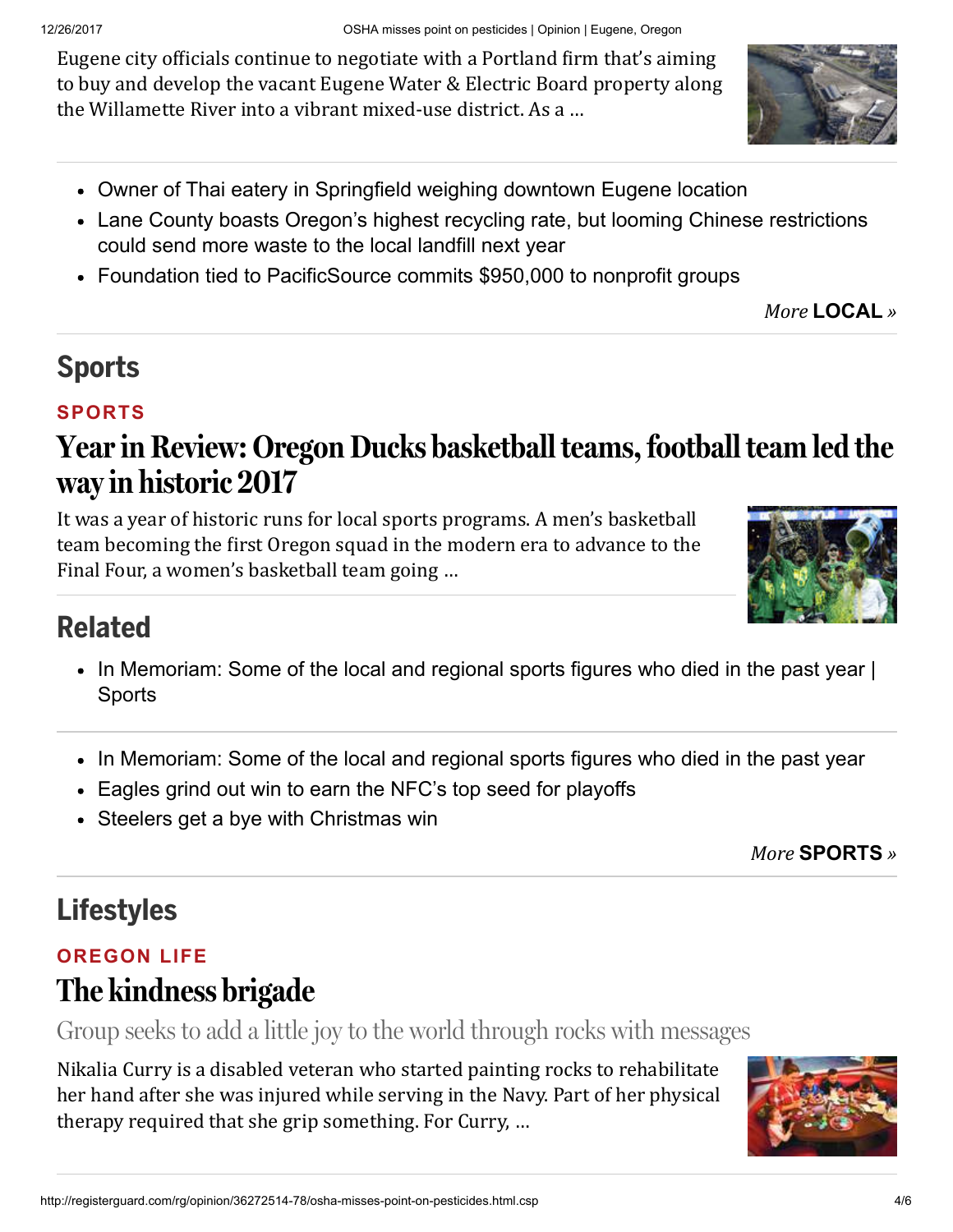- [At year's end, taking inventory in a sea of words](http://registerguard.com/rg/life/lifestyles/36244904-78/at-years-end-taking-inventory-in-a-sea-of-words.html.csp)
- [Fact vs. fiction in the 'Little House' books](http://registerguard.com/rg/life/lifestyles/36269152-78/fact-vs.-fiction-in-the-little-house-books.csp)
- [From Malta to the Alamo, a look at where to go in 2018](http://registerguard.com/rg/life/lifestyles/36266045-78/from-malta-to-the-alamo-a-look-at-where-to-go-in-2018.html.csp)

*More* [LIFESTYLES](http://registerguard.com/csp/cms/sites/rg/life/lifestyles/index.csp) *»*

#### **[Discovery](http://registerguard.com/csp/cms/sites/rg/life/discovery/index.csp)**

#### [HIKING](http://registerguard.com/rg/news/categories/?subcats=19525255)

## [Hike to soaring scenery on uplifting Drift Creek Falls Trail](http://registerguard.com/rg/life/discovery/35582541-65/bridge-to-soaring-scenery-on-uplifting-drift-creek-falls-trail.html.csp)

Siuslaw National Forest trail is a real eye-opener, with a cable suspension bridge that puts it over the top

At Drift Creek Falls, a vantage point unlike any other elevates a merely beautiful sight into an awe-inspiring one. Deep in the moist and mossy Siuslaw National Forest, near the midway point of a 3-mile ...



- [Interactive recreation guides point the way to fun in 2017](http://registerguard.com/rg/life/discovery/35584897-78/interactive-recreation-guides-point-the-way-to-fun-in-2017.html.csp)
- [Bonneville bridges power, needs of nature](http://registerguard.com/rg/life/discovery/35582796-78/bonneville-bridges-power-needs-of-nature.html.csp)
- [Magically adrift in rainforest, sand dunes](http://registerguard.com/rg/life/discovery/35582783-78/magically-adrift-in-rainforest-sand-dunes.html.csp)



#### Submit

Choose...

#### Connect

Choose...

#### **Marketplace**

Choose...

#### Subscriber Services

Choose...

 $\blacktriangledown$ 

 $\overline{\mathbf{v}}$ 

 $\overline{\mathbf{v}}$ 

 $\overline{\mathbf{v}}$